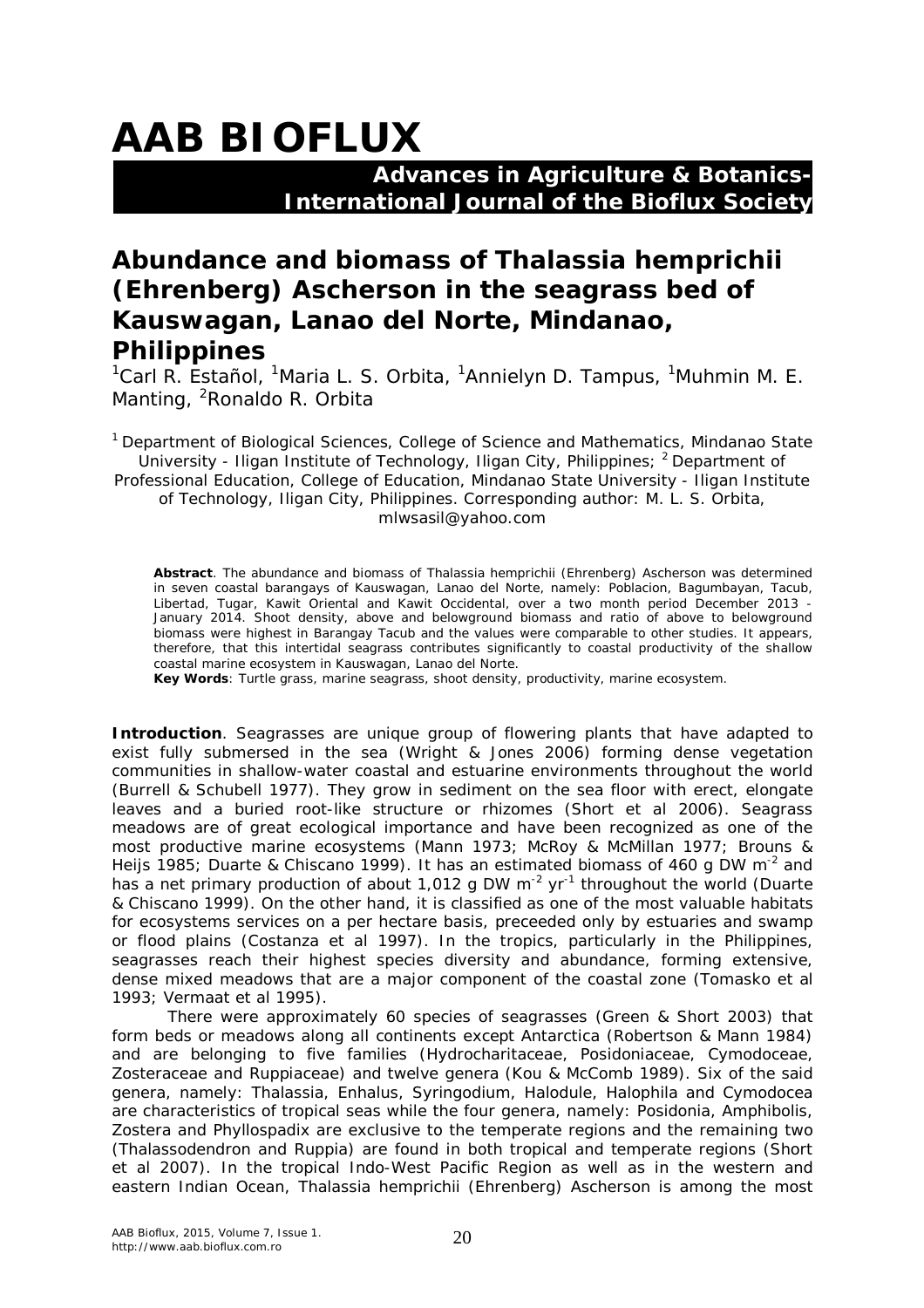widely-distributed seagrass species dominating in many mixed meadows (den Hartog 1970; Brouns 1987; Vermaat et al 1995; Gullström et al 2002; Prathep 2003). It is typically found in the sublittoral zone on depths down to five meters (den Hartog 1970; Phillips & Meñez 1988) and occurs as pure stands in the tidepools and common on mudcoral-sand or coarse coral-sand substrates (den Hartog 1970). This seagrass species is an important food source for dugongs and sea turtles and provides critical grazing habitat for fish (Phillips & Meñez 1988). In addition, several studies have shown that this intertidal seagrass species produced a comparable amount in terms of growth and biomass (Agawin et al 2001; Brouns 1985; Estacion & Fortes 1998; Erftemeijer & Herman 1994; Lanyon & Marsh 1995; Lin & Shao 1998; Uku & Bjork 2005; Paula et al 2001; Jagtap 1998). Several studies have been conducted on seagrass abundance and distribution in Iligan Bay (Jumawan 1997; Rocillo 2002; Milo 2003; Chan 2003; Malugao 2009; Orbita & Gumban 2013) however no particular study has been done on *T. hemprichii.* Therefore, this study have been undertaken to investigate the shoot density and biomass of seagrass *T. hemprichii* in the seagrass bed of Kauswagan, Lanao del Norte. The data gathered from this study were expected to be valuable in the understanding of the dynamics and contribution of this intertidal seagrass species in a shallow marine coastal ecosystem of Kauswagan, Lanao del Norte.

**Material and Method**. Kauswagan is the second coastal municipality of the Province of Lanao del Norte. It lies on the mid-central portion of the Northwestern Mindanao coastline (8° 9' 35'' N, 124° 5' 51'' E). It comprised 13 barangays, 7 of which are coastal barangays (Poblacion, Bagumbayan, Tacub, Libertad, Tugar, Kawit Oriental and Kawit Occidental) and were considered as the sampling areas (Figure 1). Kauswagan has a long tidal flat, approximately 250 m from the shore. A mixed stands of seagrasses on sandy muddy bottom substrates was found in this area. Seagrass species such as *T. hemprichii, Cymodocea rotundata, Cymodocea serrulata, Halodule pinifolia, Halodule uninervis, Enhalus acoroides* and *Halophila ovalis* were found. Among these, *T. hemprichii* was the dominant species (per observation).



Figure 1. Map of Mindanao showing the sampling area of Kauswagan, Lanao del Norte.

The study was conducted from December 2013 to January 2014 during the northeast monsoon. Prior to the actual sampling, visual observation was conducted in order to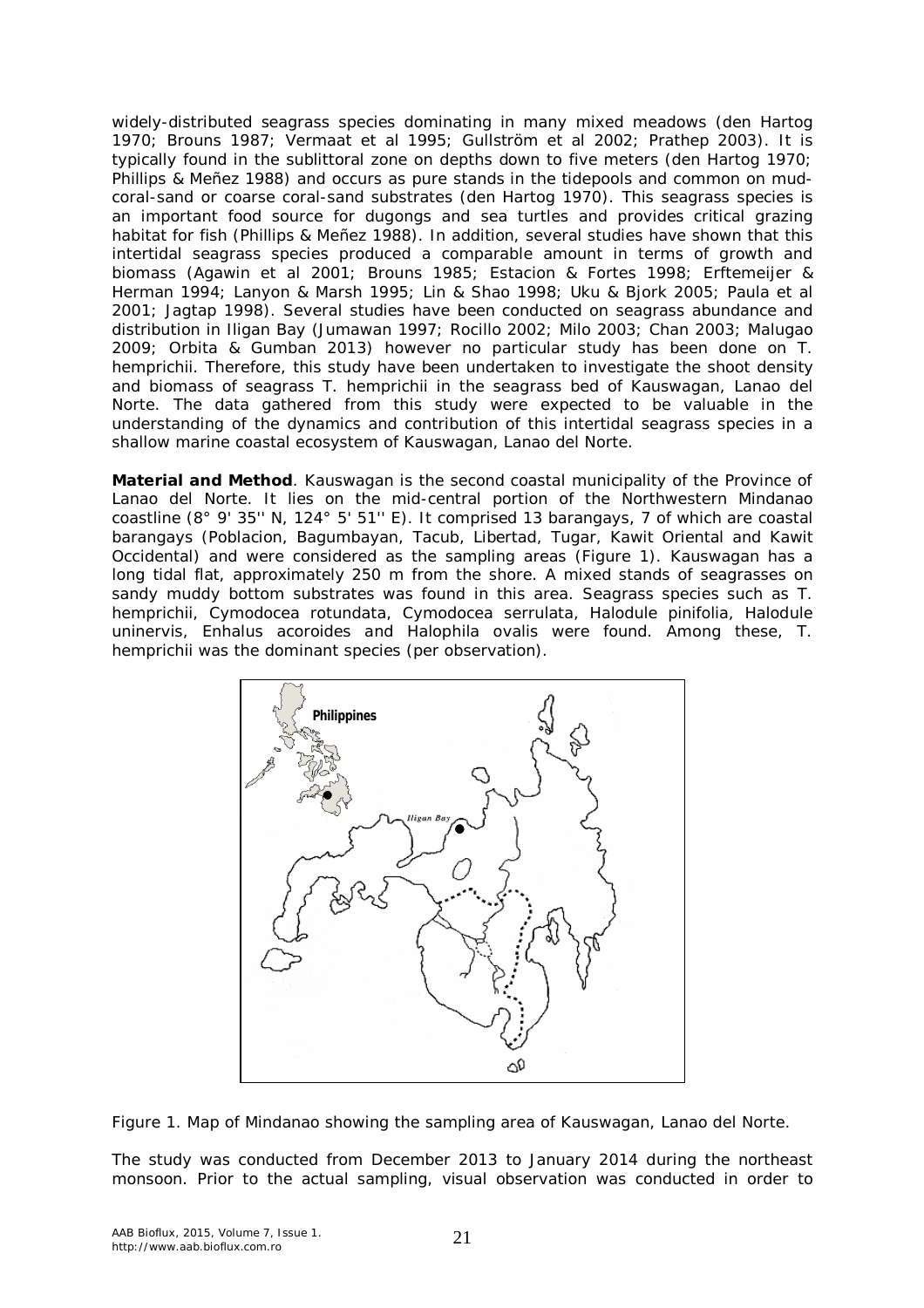have a general view of the marine vegetation. The shoot density and biomass (aboveground and belowground) of *T. hemprichii* was determined using the transectquadrat method (English et al 1997). A 100 m transect line was pegged perpendicular to the shore with a 100 m interval between transects. A 50 cm x 50 cm quadrat divided into 25 equal squares was laid down at the right side of the transect line. Without moving the quadrat, shoots were counted and numbers were expressed as density (shoot/ $m<sup>2</sup>$ ). For biomass study, all living materials inside a 30 cm x 30 cm quadrat were collected and brought to the laboratory for analysis. Collection of seagrass samples for biomass analysis was randomly done outside the transect lines (about 0.5 m landward of the quadrat). Three replicates were collected from each sampling area. In the laboratory, seagrasses collected by quadrats were rinsed with freshwater and divided into an aboveground part (leaf blades and sheaths) and a belowground part (rhizomes and roots). Epiphytes were gently scraped off the leaf by hand. Seagrass samples were then dried in the oven at  $70^{\circ}$ C to constant weight for 48 hours to obtain dry weight (DW). The data on biomass were expressed in terms of production per unit area (g DW m<sup>-2</sup>). All data were taken following the method proposed by Short et al (2006). The difference in shoot density, aboveground and belowground biomass and ratio of the above to belowground biomass of *T. hemprichii* among sampling sites was analyzed through One-Way Analysis of Variance (level of significance, P of 0.05) in SPSS (version 8.0).

**Results and Discussion**. The shoot density, above and belowground biomass and ratio of above to belowground biomass of *T. hemprichii* varied significantly among sampling sites ( $p < 0.05$ , Table 1). Among the 7 coastal barangays studied, only 6 were found to have growth of *T. hemprichii*.

Table 1

| Statistial analysis (One-Way ANOVA) on the effects of sampling area on shoot density     |
|------------------------------------------------------------------------------------------|
| (shoots $m^{-2}$ ), above and belowground biomass (g DW $m^{-2}$ ) and ratio of above to |
| belowground biomass of Thalassia hemprichii in Kauswagan, Lanao del Norte                |

| Dependent variables | d.f. | <b>F</b> statistics |       | Analysis    |
|---------------------|------|---------------------|-------|-------------|
| Shoot density       | 5    | 42.00               | 0.000 | Significant |
| Aboveground biomass | 5    | 8.16                | 0.001 | Significant |
| Belowground biomass | 5    | 9.64                | 0.001 | Significant |
| Ratio of above and  |      | 6.66                | 0.050 |             |
| belowground biomass | b    |                     |       | Significant |

Barangay Tacub had the highest mean shoot density (274  $\pm$  94.84 shoots m<sup>-2</sup>) followed by Barangay Bagumbayan (272  $\pm$  173.84 shoots m<sup>-2</sup>, Figure 2) and the value was within the range observed for the same species in the Philippines  $[65-1,853$  shoots m<sup>-2</sup> (Vermaat et al 1995; Agawin et al 2001; Rollon et al 2001; Gacia et al 2003)] and in India  $[150-1,300$  shoots m<sup>-2</sup> (Jagtap 1998)]. On the other hand, Abu Hena et al (2004), Uku & Bjork (2005) and Huang et al (2006) recorded higher shoot density for the same species in the seagrass bed of Malaysia (632.14 shoots m<sup>-2</sup>), Kenya (733 shoots m<sup>-2</sup>), and China (1,024 shoots m<sup>-2</sup>). Nienhuis et al (1989) stated that the shoot number per surface area is species dependent and the range of the shoot numbers is extremely variable. This statement was found to be consistent with the results obtained in this study. Moreover, shoot density is a parameter of the community structure, which is often used as a rough estimation for standing stock (Jacobs 1984). It was found that the aboveground biomass (AGB) increases with shoot density  $(r = 0.518, p < 0.05)$ . Belowground biomass (BGB) also showed positive correlation ( $r = 0.659$ ,  $p < 0.05$ ) with shoot density. This relationship revealed that any natural stresses on these parameters may affect the biomass and productivity of *T. hemprichii* in this marine ecosystem. Backman & Barilotti (1976) found a linear relation between dry biomass and shoot density in the seagrass *Zostera marina* bed of Southern California and likewise in *T. hemprichii* in the seagrass bed of Port Dickson, Malaysia (Abu Hena et al 2004).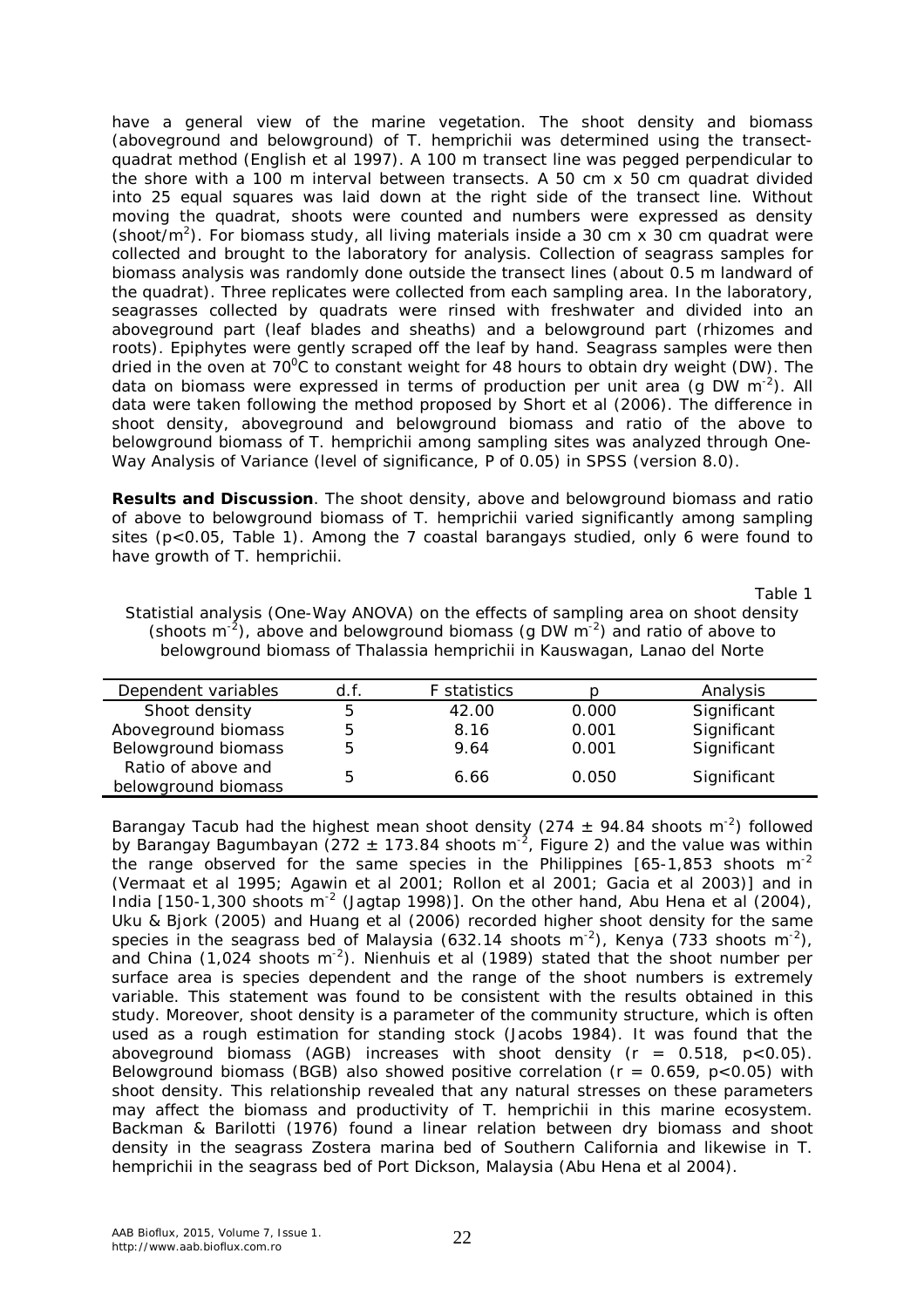

Figure 2. Shoot density (shoots m<sup>-2</sup>), aboveground biomass (g DW m<sup>-2</sup>) and belowground biomass (g DW m<sup>-2</sup>) of *Thalassia hemprichii* in 6 coastal barangays of Kauswagan, Lanao del Norte. Legend: LI (Libertad), KOR (Kawit Oriental), TUG (Tugar), POB (Poblacion), BGM (Bagumbayan) and TAC (Tacub).

During the study period, the mean aboveground and belowground biomass was relatively highest in Barangay Tacub. The value of AGB was recorded as 49.40  $\pm$  5.16 g DW m<sup>-2</sup>. In comparison with other reported studies of *T. hemprichii*, the AGB value in this study was within the range values recorded in India [25.3-258.3 g DW  $m^{-2}$  (Jagtap 1998)] but lower than the values obtained in other parts of the Philippines  $[148-250.2 \text{ g DW m}^{-2}]$ (Vermaat et al 1995; Agawin et al 2001; Rollon et al 2001; Gacia et al 2003)]. The mean value of belowground biomass (roots and rhizome) was 158.81  $\pm$  38.45 g DW m<sup>-2</sup> and was higher compared to that in Port Dickson, Malaysia [49.43  $\pm$  8.83 g DW m<sup>-2</sup> (Abu Hena et al 2004)]. Also, the aboveground biomass was always smaller than the belowground biomass. This smaller aboveground biomass may be a response evolved to minimize exposure and dessication at low tide and to increase stability when exposed to waves at high tide (Lin & Shao 1998). Similar results were observed in southern Taiwan (Lin & Shao 1998) and in Port Dickson, Malaysia (Abu Hena et al 2004).

The ratio of above to belowground biomass was still highest in Barangay Tacub as shown in Figure 3. The seagrass *T. hemprichii* has a ratio of 1:3.21 and the value was relatively similar with those recorded in the seagrass bed of Sabah, Malaysia [1:3.20 (Ismail 1993)] and in Indonesia [1:3.02 (Kiswara 1992)] for the same species. In contrast, Brouns (1985) and Ogden & Ogden (1982) showed much higher ratio of 1:6.0 and 1:4.68 for the same species in Papua New Guinea and Western Caroline Islands, respectively. Higher biomass of the belowground materials may provide a better anchorage for the plants and a higher storage capacity for carbohydrates and nutrients (Romero et al 1994; Azkab 1992). Besides providing organic detritus and habitats for microorganisms in the marine environment, the above and belowground plant parts served to function in reducing water current velocity and in stabilizing the soft sea bottom. These activities also served to reduce the surface erosion of coastal floor (Nybakken 1997). In this regard, seagrasses have been recognized as suitable natural tool for coastal zone management to prevent sea bottom erosion (Sudara et al 1992).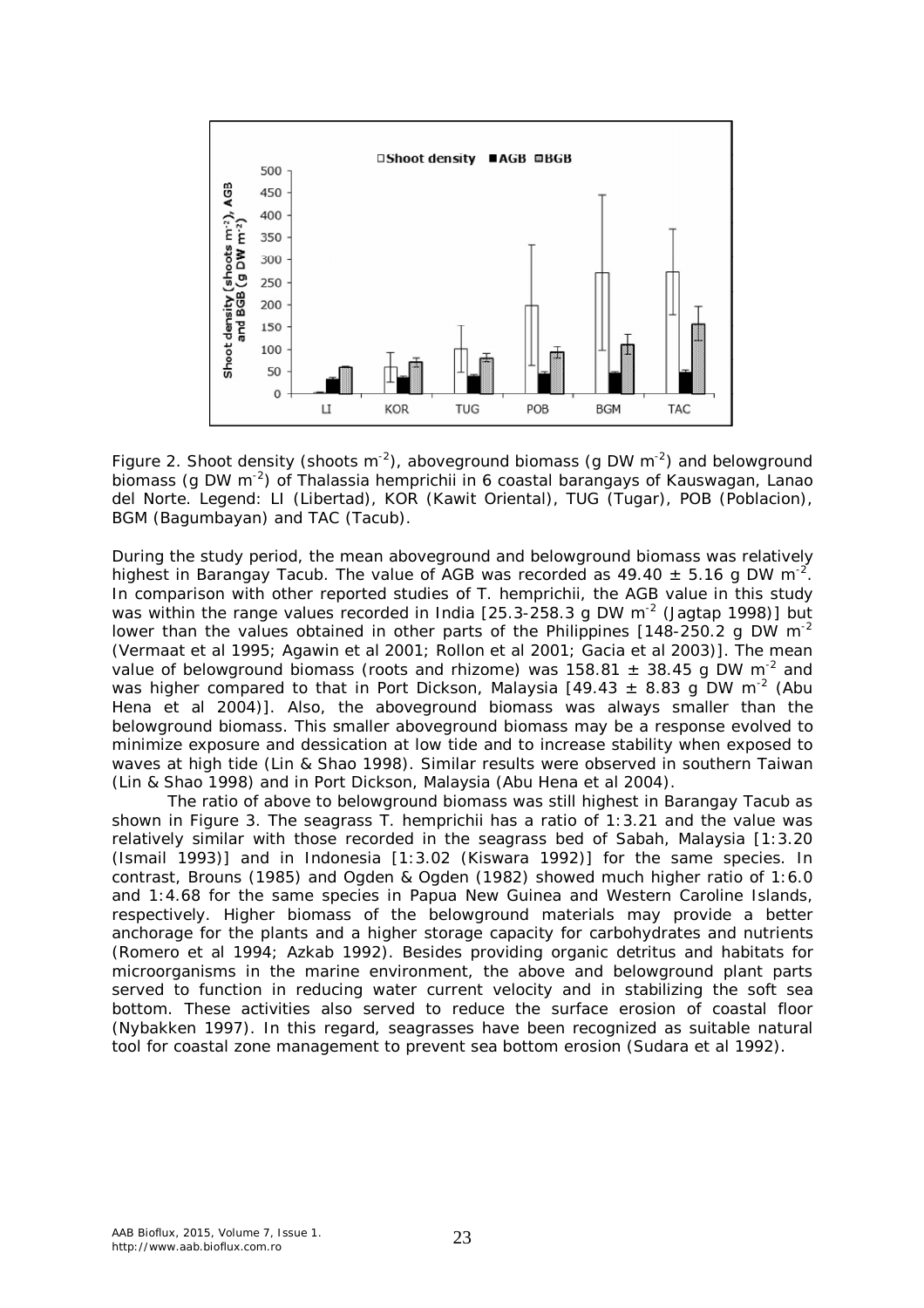

Figure 3. Ratio of aboveground to belowground biomass (AGB:BGB) of *Thalassia hemprichii* in 6 coastal barangays of Kauswagan, Lanao del Norte. Legend: LI (Libertad), KOR (Kawit Oriental), TUG (Tugar), POB (Poblacion), BGM (Bagumbayan) and TAC (Tacub).

**Conclusions**. The present study reveals that the intertidal seagrass *T. hemprichii* contributes significantly to coastal productivity and stabilizing sea floor sediments in the shallow coastal marine ecosystem of Kauswagan, Lanao del Norte since the abundance and biomass were comparable to other studies. Tropical seagrasses can show large temporal changes in abundance and biomass. Therefore, seasonal variation in abundance and biomass of this particular species should be considered in future studies.

**Acknowledgements**. We would like to thank the Department of Biological Sciences, College of Science and Mathematics, MSU-Iligan Institute of Technology for all the support in the conduct of this research.

## **References**

- Abu Hena M. K., Misri K., Japar Sidik B., Hishamuddin O., Hidir H., 2004 A preliminary study of the biological aspects of an intertidal seagrass *Thalassia hemprichii*  (Ehrenber) Ascherson in Port Dickinson, Malaysia. Pakistan Journal of Biological Science 7:1801-1807.
- Agawin N. S. R., Duarte C. M., Fortes M. D., Uri J. S., Vermaat J. E., 2001 Temporal changes in the abundance, leaf growth and photosynthesis of three co-occuring Philippines seagrasses. J Exp Mar Biol Ecol 260:217-239.
- Azkab M. H., 1992 Biological aspects of *Thalassia hemprichii* in three islands of Seribu Islands subjected to different human activities. In: Proceedings of the Third ASEAN Science and Technology Week Conference. Chou L. M., Wilkinson C. R. (eds), 6:267-272, Marine science: Living Coastal Resources, National University of Singapore and National Science and Technology Board, Singapore.
- Backman T. W., Barilotti D. C., 1976 Irradiance reduction: effects on standing crop of the eelgrass *Zostera marina* in a coastal lagoon. Mar Biol 34:33-40.
- Brouns J. J. W. M., 1985 A comparison of the annual production and biomass in three monospecific stands of the seagrass *Thalassia hemprichii* (Ehreub.) Aschers. Aquat Bot 23:149-175.
- Brouns J. J. W. M., 1987 Quantitative and dynamic aspects of a mixed seagrass meadow in Papua New Guinea. Aquat Bot 29:33-47.
- Brouns J. J. W. M., Heijs F. M. L., 1985 Tropical seagrass ecosystems in Papua New Guinea. In: Proceedings of the Koninklijke Nederlandse Akademie van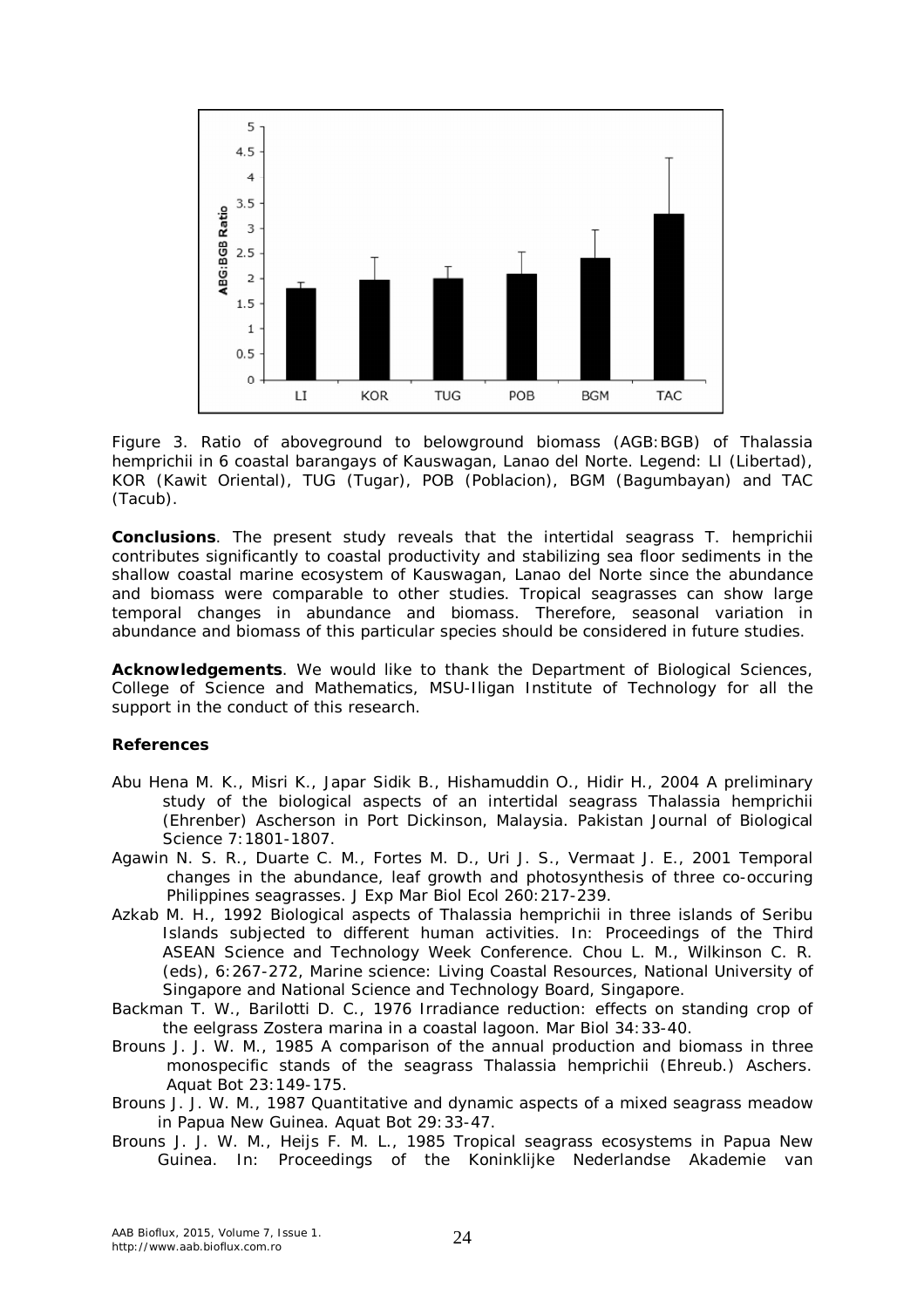Wetenschappen Series C. A general account of the environment, marine flora and fauna. 88:145-182.

- Burrell D. C., Schubell J. R., 1977 Seagrass ecosystem Oceanography. In: Seagrass ecosystems: a scientific perspective. McRoy C. P., Helfferich C. (eds), pp. 195-232, Dekker: New York.
- Chan S., 2003 The community structure of seagrass in Brgy. Libertad, Kauwagan, Lanao del Norte. Undergraduate Thesis, Mindanao State University- Iligan Institute of Technology, Iligan City.
- Costanza R., d'Arge R., de Groot R., Farber S., Grasso M., Hannon B., Limburg K., Naeem S., O'neill R. V., Paruelo J., Raskin R. G., Sutton P., van der Belt M., 1997 The value of the world's ecosystem services and natural capital. Nature 387:253- 260.
- den Hartog C., 1970 The seagrasses of the world. Amsterdam: North-Holland Publication Co. pp. 275.
- Duarte C. M., Chiscano C. L., 1999 Seagrass biomass and production: A reassessment. Aquat Bot 65:159-174.
- English S., Wilkinson C., Baker V. (eds.) 1997 Survey manual for Tropical Marine Resources. (2<sup>nd</sup> ed), AIMS, Townsville, Australia.
- Erftemeijer P. L. A., Herman P. M. J., 1994 Seasonal changes in environmental variables, biomass, production and nutrient contents in two contrasting tropical intertidal seagrass beds in South Sulawesi, Indonesia. Oecologia 99:45-59.
- Estacion J. S., Fortes M. D., 1998 Growth rates and primary production of *Enhalus acoroides* L.f. Royle and its epiphytes. Aquat Bot 29:347-356.
- Gacia E., Duarte C. M., Marba N., Terrados J., Kennedy H., Fortes M. D., Nguyen Huang T., 2003 Sediment deposition and production in SE-Asia seagrass meadown. Estuar Coast Shelf Sci 56:1-11.
- Green E. P., Short F. T., 2003 World atlas of seagrasses. 1, Berkeley, USA, University of California Press, pp. 286.
- Gullström M., de la Torre Castro M., Bandeira S., Björk M., Dahlberg M., Kautsky N., Rönnbäck P., Ohman M. C., 2002 Seagrass ecosystems in the Western Indian Ocean. Ambio 31(7-8):588-596.
- Huang X., Huang L., Li Y., Zhanzhou X. U., Fong C. W., Huang D., Han Q., Huang H., Tan Y., Liu S., 2006 Main seagrass beds and threats to their habitats in the coastal sea of South China. Chin Sci Bull 51(Supp. II):136-142.
- Ismail N., 1993 Preliminary study of seagrass flora of Sabah, Malaysia. Pertanika J Trop Agric Sci 16(2):111-118.
- Jacobs R. P. W. M., 1984 Biomass potential of eelgrass (*Zostera marina* L.). Crit Rev Plant Sci 2:48-80.
- Jagtap T. G., 1998 Structure of major seagrass beds from three coral reef atolls of Lakshadweep, Arabian Sea, India. Aquat Bot 60:397-408.
- Jumawan C. Q., 1997 Growth and productivity of seagrasses in three substratum types in Bacolod, Lanao del Norte. Undergraduate Thesis. Mindanao State University-Iligan Institute of Technology, Iligan City.
- Kiswara W., 1992 Community structure and biomass distribution of seagrass at Banten Bay, West Java-Indonesia. In: Proceedings of third ASEAN Sciences and Technology Week Conference, Vol. 6, Marine Sciences. Chou L. M., Wilkinson C. R. (eds), Living Coastal Resources, Department of Zoology, NUS and NSTB, Singapore, pp. 241-250.
- Kuo J., McComb A. J., 1989 Seagrass taxonomy, structure and development. In: Biology of seagrass: A tretise on the bilogy of seagrass with special reference to the Australian Region. Larkum A. W. D., McComb A. J., Shepherd S. A. (eds), pp. 6- 73, The Netherlands: Elsevier.
- Lanyon J. M., Marsh H., 1995 Temporal changes in the abundance of some tropical intertidal seagrasses in North Queensland. Aquat Bot 49:217-237.
- Lin H. J., Shao K. T., 1998 Temporal changes in the abundance and growth of intertidal *Thalassia hemprichii* seagrass beds in southern Taiwan. Bot Bull Acad Sinica 39:191-198.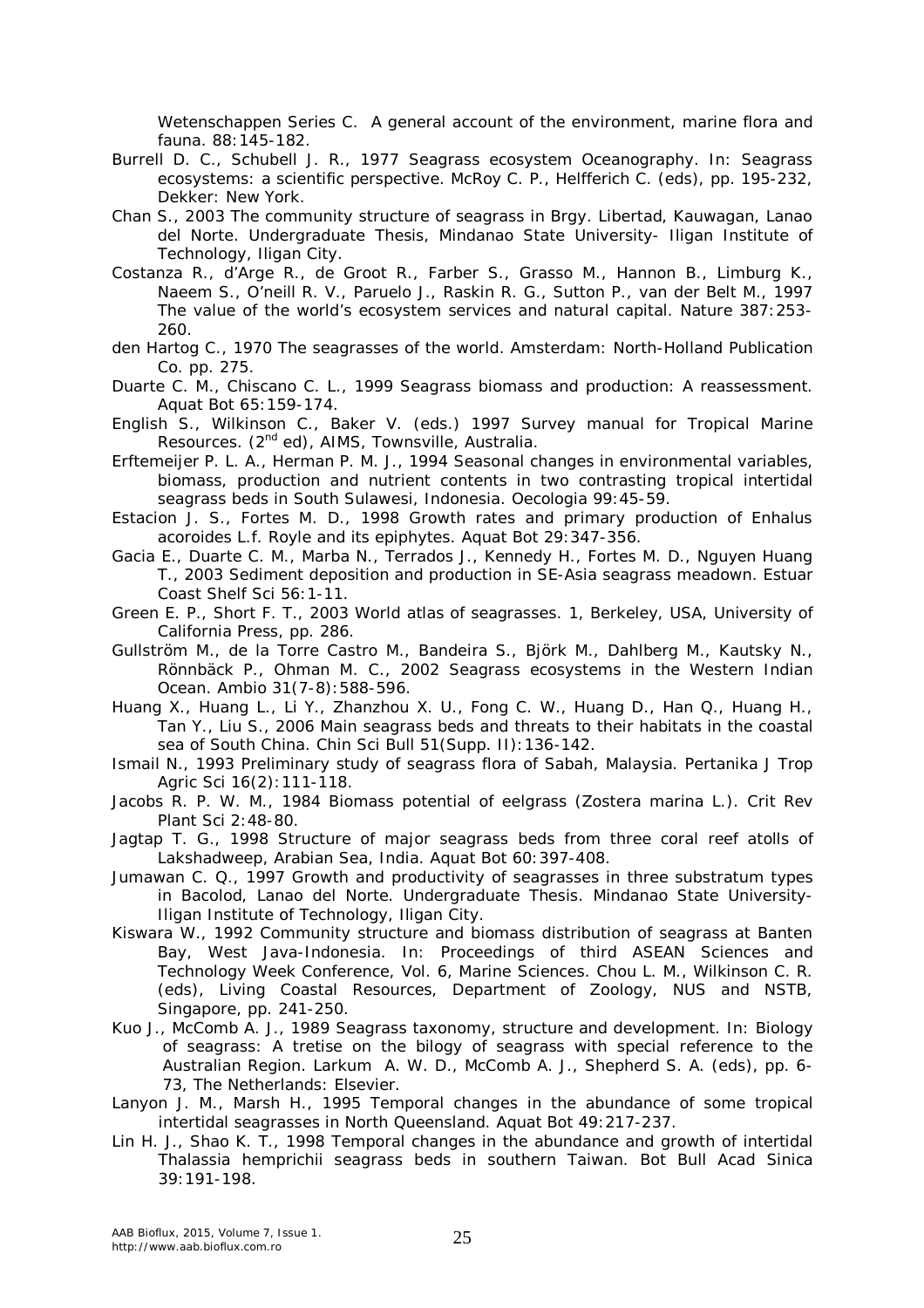- Malugao M. E. D., 2009 Seagrass assessment in Linamon, Lanao del Norte. Undergraduate Thesis. Mindanao State University- Iligan Institute of Technology, Iligan City.
- Mann K. H., 1973 Seaweeds: their productivity and strategy for growth. Science 182:975-981.
- McRoy C. P., McMillan C., 1977 Production ecology and physiology of seagrasses. In: Seagrass Ecosystems. McRoy C. P., Helfferich C. (eds), pp. 53-87, Marcel Dekker, New York.
- Milo M. B., 2003 The community structure of seagrass in Barangay Poblacion, Bacolod, Lanao del Norte. Undergraduate Thesis. Mindanao State University- Iligan Institute of Technology, Iligan City.
- Nienhuis P. H., Coosen J., Kiswara W., 1989 Community structure and biomass distribution of seagrass and macrofauna in the Flores Sea, Indonesia. Neth J Sea Res 23(2):197-214.
- Nybakken J. W., 1997 Marine biology: An ecological approach. 4<sup>th</sup> ed, Addison Wesley Longman, Inc., Menlo Park.
- Ogden J. C., Ogden N. B., 1982 A preliminary study of two representative seagrass communities in Palau, western Caroline islands (Micronesia). Aquat Bot 12:229- 244.
- Orbita M. L. S., Gumban N., 2013 Investigation of the community structure of seagrasses in the coastal areas of Iligan City, Mindanao, Philippines. AAB Bioflux 5(3):140-151.
- Paula J., Fidalgo E., Costa P., Martins A., 2001 Patterns of abundance of seagrasses and associated infaunal communities at Inhaca Island, Mozambique. Estuar Coast Shelf Sci 53:307-318.
- Phillips R. C., Meñez E. G., 1988 Seagrasses. Washington, D.C.: Smithsonian Institution Press: pp. 104.
- Prathep A., 2003 Spatial and temporal variations in percentage cover of two common seagrasses in Sirinart National Park, Phuket, and a first step for marine base. Songklanakarin Journal of Science and Technology 5:651-658.
- Robertson J. I., Mann K. H., 1984 Disturbance by ice and life-history adaptions of seagrass *Zostera marina*. Mar Biol 80:131-141.
- Rocillo C. B., 2002 The Community Structure of Seagrass in Demologan, Bacolod, Lanao del Norte. Undergraduate Thesis. Mindanao State University- Iligan Institute of Technology, Iligan City.
- Rollon R. N., Cayabyab N. N., Fortes M. D., 2001 Vegetative dynamics and sexual reproduction of monospecific *Thalassia hemprichii* meadows in the Kalayaan Island Group. Aquat Bot 71:239-246.
- Romero J., Perez M., Mateo M. A., Sala E., 1994 The belowground organs of the Mediterranean seagrass *Posidonia oceanic* as a biogeochemical sink. Aquat Bot 47:13-19.
- Short F. T., Carruthers T. J. B., Dennison W. C., Waycott M., 2007 Global seagrass distribution and diversity: a bioregional model. J Exp Mar Biol Ecol 350:3-20.
- Short F. T., Koch E. W., Creed J. C., 2006 Seagrass net monitoring across the Americas: case studies of seagrass decline. Mar Ecol 27:277-289.
- Sudara S., Nateekarnjanalarp S., Plathong S., 1992 Survival and growth of transplanted seagrass *Halodule pinifolia* and *Enhalus acoroides* in different types of substrata. In: Proceedings of third ASEAN Sciences and Technology Week Conference, Vol. 6, Chou L. M., Wilkinson C. R. (eds), Marine Sciences: Living Coastal Resources, Department of Zoology, NUS and NSTB, Singapore, pp. 261-266.
- Tomasko D. A., Dawes C. J., Fortes M. D., Largo D. B., Alvara M. N. R., 1993 Observations on a muti-species seagrass meadow offshore of Negros Oriental, Republic of the Philippines. Botanica Marina 36:303-311.
- Uku J., Bjork M., 2005 Productivity aspects of three tropical seagrass species in areas of different nutrient levels in Kenya. Estuar Coast Shelf Sci 63:407-420.